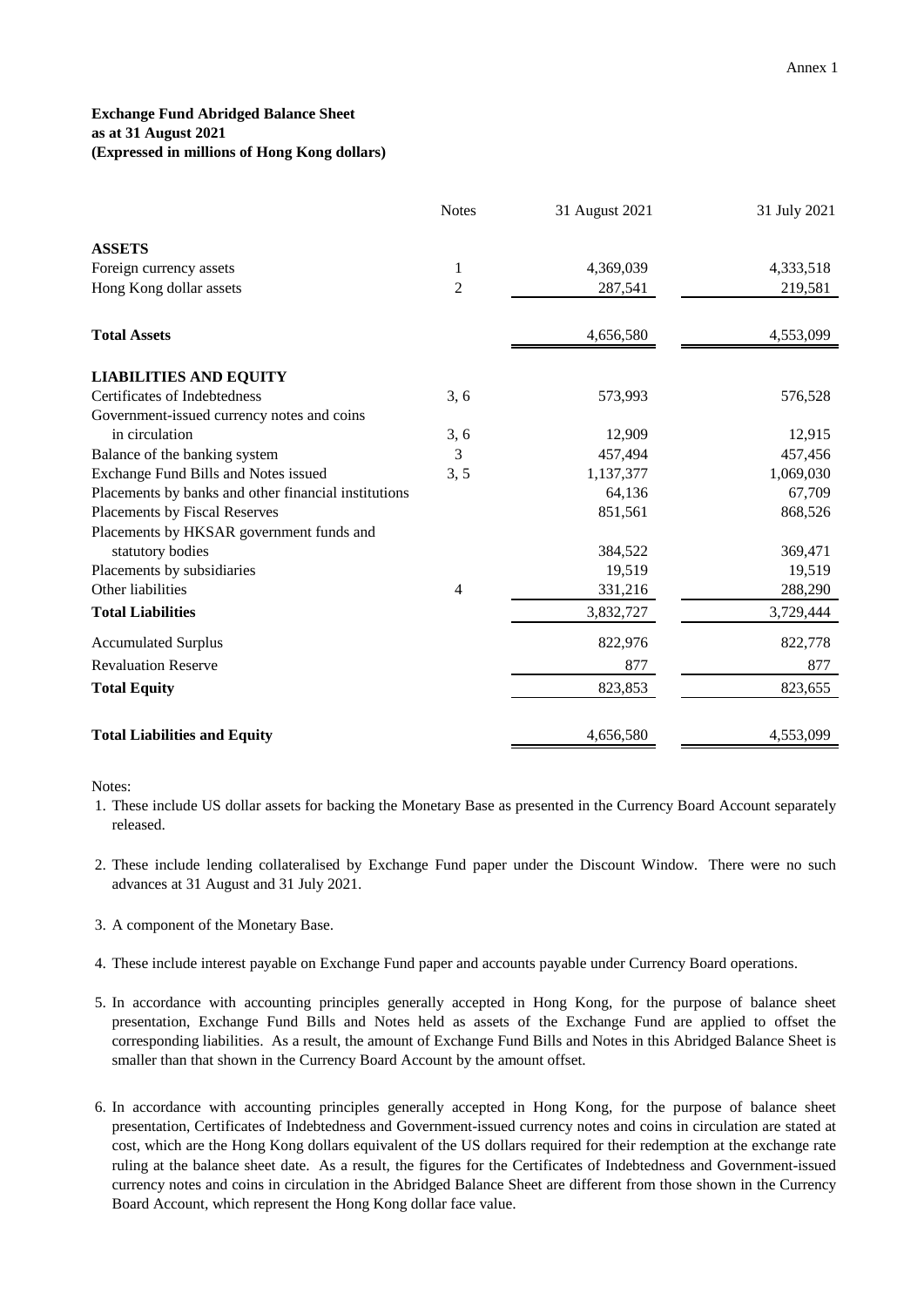**Exchange Fund Currency Board Account**

**as at 31 August 2021**

**(Expressed in millions of Hong Kong dollars)**

|                                                           | <b>Notes</b>   | 31 August 2021<br>(Market Value) | 31 July 2021<br>(Market Value) |
|-----------------------------------------------------------|----------------|----------------------------------|--------------------------------|
| <b>MONETARY BASE</b>                                      |                |                                  |                                |
| Certificates of Indebtedness                              |                | 575,665                          | 578,665                        |
| Government-issued currency notes and coins in circulation |                | 12,947                           | 12,963                         |
| Balance of the banking system                             |                | 457,494                          | 457,456                        |
| Exchange Fund Bills and Notes issued                      | 3, 4           | 1,137,577                        | 1,069,230                      |
| Interest payable on Exchange Fund Notes                   |                | 31                               | 128                            |
| Net accounts (receivable)/payable                         | 3, 5, 7        | (69, 242)                        | (981)                          |
| <b>Total</b>                                              | 1, 3           | 2,114,472                        | 2,117,461<br>(a)               |
| <b>BACKING ASSETS</b>                                     |                |                                  |                                |
| Investment in designated US dollar assets                 |                | 2,344,740                        | 2,333,067                      |
| Interest receivable on designated US dollar assets        |                | 2,817                            | 3,479                          |
| Net accounts receivable/(payable)                         | 6              | (15, 536)                        | (3,121)                        |
| <b>Total</b>                                              | $\overline{c}$ | 2,332,021                        | 2,333,425<br>(b)               |
| <b>BACKING RATIO</b> $[(b)/(a)]$ * 100%                   | 8              | 110.29%                          | 110.20%                        |

Notes :

1. Movements in the Monetary Base during the period were as follows:

|                                                                                  | HK\$ million |
|----------------------------------------------------------------------------------|--------------|
| Balance brought forward                                                          | 2,117,461    |
| Increase/(decrease) in Certificates of Indebtedness                              | (3,000)      |
| Increase/(decrease) in Government-issued currency notes and coins in circulation | (16)         |
| Net issuance/(redemption) of Exchange Fund Bills and Notes                       | 68,388       |
| (Increase)/decrease in Exchange Fund Bills and Notes issued but not yet settled  | (68, 354)    |
| Accrued interest on Exchange Fund Notes                                          | 31           |
| Settlement of accrued interest on Exchange Fund Notes                            | (128)        |
| Amortised discount/(premium) on Exchange Fund Bills and Notes                    | (4)          |
| Revaluation losses/(gains) relating to Exchange Fund Bills and Notes             | (37)         |
| Settlement of accrued interest income/(expenses) on interest rate swaps          | 56           |
| Net interest expense/(income) on interest rate swaps                             | (27)         |
| Revaluation losses/(gains) relating to interest rate swaps                       | 64           |
| Increase/(decrease) in balance of the banking system                             |              |
| other than due to Discount Window Operations                                     | 38           |
| Balance carried forward                                                          | 2,114,472    |